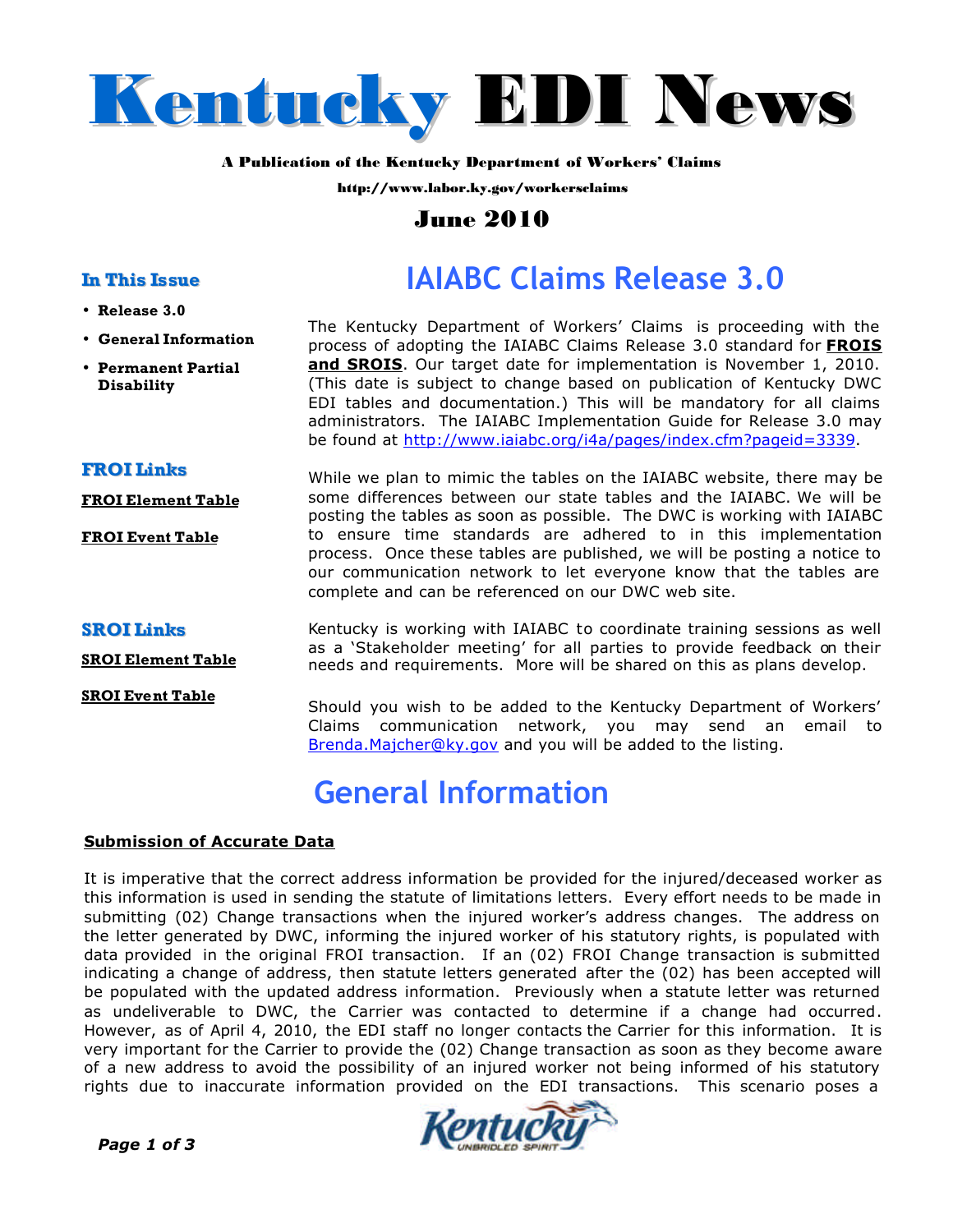potential risk of the statute continuing to run until the injured worked is notified. Please note that if a letter is returned that includes a forwarding address from the Postal Service, the letter will be mailed to that forwarding address.

On the same note, it is very important that the name, social security number and date of birth be accurate on the original FROI transactions. Previously if a discrepancy was discovered, the EDI staff would verify these discrepancies through the Social Security Administration and notify the Carrier of the results of the verification so that the appropriate EDI transactions could be submitted. **As of June 1, 2010, the EDI staff will no longer validate this information with the Social Security Administration.** If you suspect data in any of these fields may be in question, information should be validated by the injured worker, employer or the Social Security Administration (at www.ssa.gov) prior to submitting the report.

### **Emails**

In an attempt to avoid potential security risks, when transmitting sensitive and confidential information via email, please send an encrypted Word document or refrain from including the sensitive information in your email. You may elect to provide the last four digits of an individual's SSN or the Jurisdiction Claim number if known. Otherwise, please contact the EDI Section directly at (502) 782-4416.

### **Audit Process**

The below information has been provided multiple times in previous EDI Newsletters, however it is being provided again due to recent inquiries regarding this process.

As of 1-16-09, electronically transmitted records are no longer modified when errors are discovered. Several key fields continue to be examined by the staff and either rejected or accepted based on the data that is transmitted. If a FROI is found to contain an error, it is rejected and must be resubmitted. Acknowledgements on rejected records contain pertinent information in the free form text field that explains why the record was rejected. Please pay close attention to this area as it will assist you in making adjustments necessary to resubmit your transaction. As a result of this modification in the way the records are audited, a TE acknowledgement is no longer sent and therefore a CO is only expected for legacy TE acknowledgements (prior to 1-16-09).

On May 13, 2009, additional procedures were implemented on how electronically transmitted records are processed by DWC staff. As a result, the total number of manually rejected records has decreased dramatically. Records are no longer manually rejected based on the comparison of key field data to the accident description. Some manual rejections continue to occur, but those are few in number and are done when inaccurate/invalid data is provided in a field that is not caught upfront and automatically rejected. Records containing invalid Industry Codes (SIC) will be rejected.

Data quality continues to be monitored, however now the records are checked after they are accepted. If it is determined that erroneous data is being submitted or an unusually large number of errors is suspected during the data quality check, the Carrier or TPA will be notified and asked to check the discrepancies in question.

#### **Accident Description Field (DN0038)**

Although it has previously been acceptable to include additional text in the Accident Description field when submitting certain transactions such as an (01) Cancellation to explain the circumstances necessitating the cancellation, **effective June 15, 2010** we will no longer offer the use of this field for any purpose other than to provide the accident description, thus adhering to the standard usage rules of the Accident Description field set by the IAIABC.